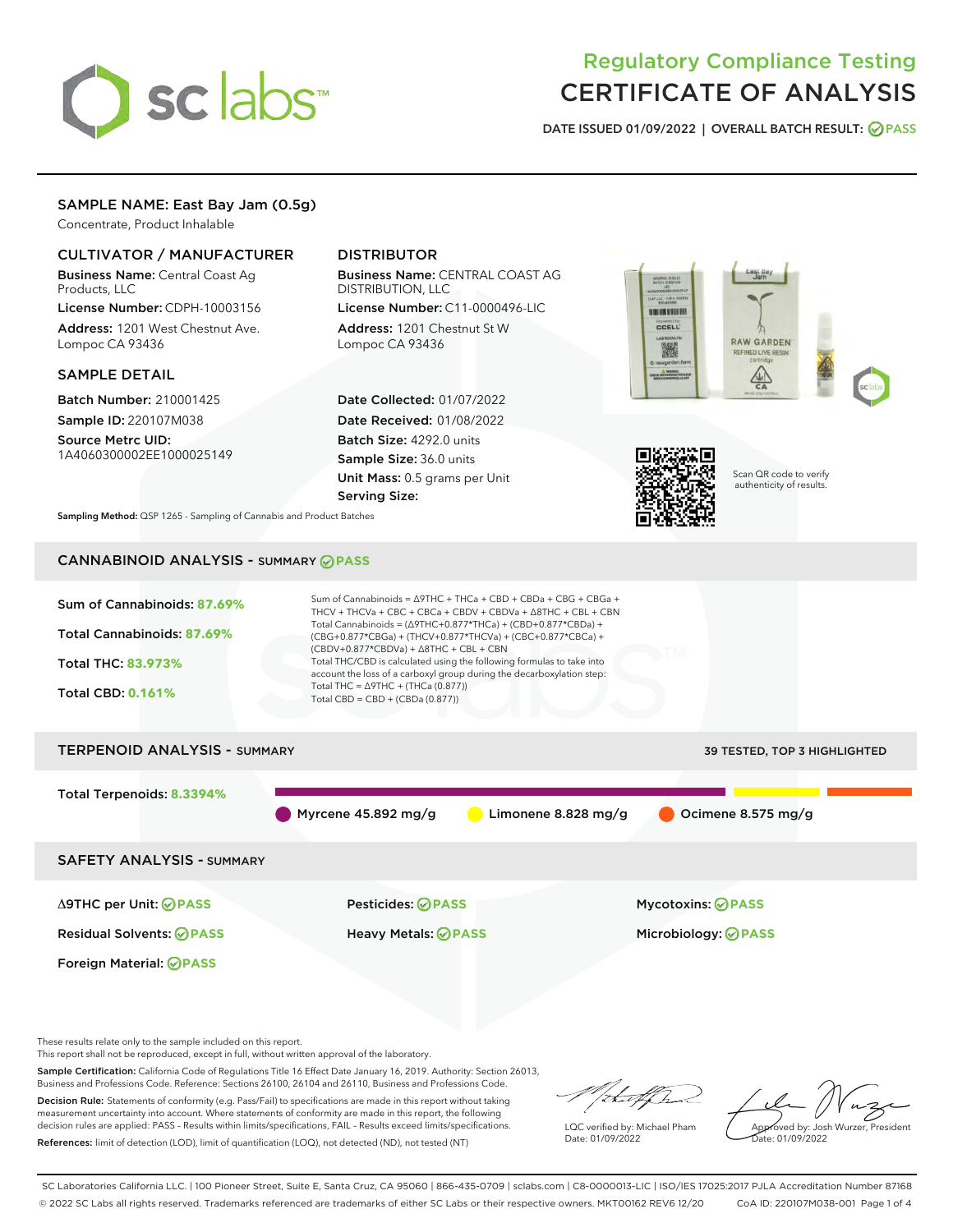



EAST BAY JAM (0.5G) | DATE ISSUED 01/09/2022 | OVERALL BATCH RESULT:  $\bigcirc$  PASS

#### CANNABINOID TEST RESULTS - 01/08/2022 2 PASS

Tested by high-performance liquid chromatography with diode-array detection (HPLC-DAD). **Method:** QSP 1157 - Analysis of Cannabinoids by HPLC-DAD

#### TOTAL CANNABINOIDS: **87.69%**

Total Cannabinoids (Total THC) + (Total CBD) + (Total CBG) + (Total THCV) + (Total CBC) + (Total CBDV) + ∆8THC + CBL + CBN

TOTAL THC: **83.973%** Total THC (∆9THC+0.877\*THCa)

TOTAL CBD: **0.161%**

Total CBD (CBD+0.877\*CBDa)

TOTAL CBG: 2.587% Total CBG (CBG+0.877\*CBGa)

TOTAL THCV: 0.65% Total THCV (THCV+0.877\*THCVa)

TOTAL CBC: ND Total CBC (CBC+0.877\*CBCa)

TOTAL CBDV: ND Total CBDV (CBDV+0.877\*CBDVa)

| <b>COMPOUND</b>            | LOD/LOQ<br>(mg/g) | <b>MEASUREMENT</b><br><b>UNCERTAINTY</b><br>(mg/g) | <b>RESULT</b><br>(mg/g) | <b>RESULT</b><br>(% ) |
|----------------------------|-------------------|----------------------------------------------------|-------------------------|-----------------------|
| <b>A9THC</b>               | 0.06 / 0.26       | ±28.887                                            | 839.73                  | 83.973                |
| <b>CBG</b>                 | 0.06/0.19         | ±1.019                                             | 25.87                   | 2.587                 |
| <b>THCV</b>                | 0.1 / 0.2         | $\pm 0.32$                                         | 6.5                     | 0.65                  |
| <b>CBN</b>                 | 0.1/0.3           | ±0.14                                              | 2.1                     | 0.21                  |
| <b>CBD</b>                 | 0.07/0.29         | ±0.075                                             | 1.61                    | 0.161                 |
| $\triangle$ 8THC           | 0.1 / 0.4         | ±0.09                                              | 1.1                     | 0.11                  |
| <b>THCa</b>                | 0.05/0.14         | N/A                                                | <b>ND</b>               | <b>ND</b>             |
| <b>THCVa</b>               | 0.07/0.20         | N/A                                                | <b>ND</b>               | <b>ND</b>             |
| <b>CBDa</b>                | 0.02/0.19         | N/A                                                | <b>ND</b>               | <b>ND</b>             |
| <b>CBDV</b>                | 0.04/0.15         | N/A                                                | <b>ND</b>               | <b>ND</b>             |
| <b>CBDVa</b>               | 0.03/0.53         | N/A                                                | <b>ND</b>               | <b>ND</b>             |
| <b>CBGa</b>                | 0.1/0.2           | N/A                                                | <b>ND</b>               | <b>ND</b>             |
| <b>CBL</b>                 | 0.06 / 0.24       | N/A                                                | <b>ND</b>               | <b>ND</b>             |
| <b>CBC</b>                 | 0.2 / 0.5         | N/A                                                | <b>ND</b>               | <b>ND</b>             |
| <b>CBCa</b>                | 0.07/0.28         | N/A                                                | <b>ND</b>               | <b>ND</b>             |
| <b>SUM OF CANNABINOIDS</b> |                   |                                                    | 876.9 mg/g              | 87.69%                |

#### **UNIT MASS: 0.5 grams per Unit**

| ∆9THC per Unit                         | 1120 per-package limit | 419.86 mg/unit  | <b>PASS</b> |
|----------------------------------------|------------------------|-----------------|-------------|
| <b>Total THC per Unit</b>              |                        | 419.86 mg/unit  |             |
| <b>CBD per Unit</b>                    |                        | $0.80$ mg/unit  |             |
| <b>Total CBD per Unit</b>              |                        | $0.80$ mg/unit  |             |
| <b>Sum of Cannabinoids</b><br>per Unit |                        | $438.4$ mg/unit |             |
| <b>Total Cannabinoids</b><br>per Unit  |                        | $438.4$ mg/unit |             |

| <b>COMPOUND</b>         | LOD/LOQ<br>(mg/g)    | 9396611<br><b>UNCERTAINTY</b><br>(mg/g) | <b>RESULT</b><br>(mg/g)                         | <b>RESULT</b><br>(%) |
|-------------------------|----------------------|-----------------------------------------|-------------------------------------------------|----------------------|
| <b>Myrcene</b>          | 0.008 / 0.025        | ±0.5920                                 | 45.892                                          | 4.5892               |
| Limonene                | 0.005 / 0.016        | ±0.1262                                 | 8.828                                           | 0.8828               |
| Ocimene                 | 0.011 / 0.038        | ±0.2753                                 | 8.575                                           | 0.8575               |
| $\beta$ Caryophyllene   | 0.004 / 0.012        | ±0.2325                                 | 6.532                                           | 0.6532               |
| $\alpha$ Pinene         | 0.005 / 0.017        | ±0.0316                                 | 3.679                                           | 0.3679               |
| $\beta$ Pinene          | 0.004 / 0.014        | ±0.0278                                 | 2.417                                           | 0.2417               |
| Linalool                | 0.009 / 0.032        | ±0.0762                                 | 2.004                                           | 0.2004               |
| $\alpha$ Humulene       | 0.009/0.029          | ±0.0523                                 | 1.630                                           | 0.1630               |
| <b>Terpineol</b>        | 0.016 / 0.055        | ±0.0587                                 | 0.956                                           | 0.0956               |
| trans-ß-Farnesene       | 0.008 / 0.025        | ±0.0221                                 | 0.623                                           | 0.0623               |
| Fenchol                 | 0.010 / 0.034        | ±0.0204                                 | 0.527                                           | 0.0527               |
| Terpinolene             | 0.008 / 0.026        | ±0.0081                                 | 0.394                                           | 0.0394               |
| Valencene               | 0.009 / 0.030        | ±0.0249                                 | 0.361                                           | 0.0361               |
| Camphene                | 0.005 / 0.015        | ±0.0020                                 | 0.176                                           | 0.0176               |
| <b>Borneol</b>          | 0.005 / 0.016        | ±0.0060                                 | 0.142                                           | 0.0142               |
| <b>Nerolidol</b>        | 0.009 / 0.028        | ±0.0078                                 | 0.124                                           | 0.0124               |
| Guaiol                  | 0.009 / 0.030        | ±0.0049                                 | 0.103                                           | 0.0103               |
| Citronellol             | <i>0.003 / 0.010</i> | ±0.0045                                 | 0.092                                           | 0.0092               |
| Fenchone                | 0.009 / 0.028        | ±0.0021                                 | 0.071                                           | 0.0071               |
| Caryophyllene<br>Oxide  | 0.010 / 0.033        | ±0.0027                                 | 0.058                                           | 0.0058               |
| $\alpha$ Bisabolol      | 0.008 / 0.026        | ±0.0023                                 | 0.043                                           | 0.0043               |
| $\gamma$ Terpinene      | 0.006 / 0.018        | ±0.0006                                 | 0.036                                           | 0.0036               |
| Geraniol                | 0.002 / 0.007        | ±0.0013                                 | 0.029                                           | 0.0029               |
| $\alpha$ Terpinene      | 0.005 / 0.017        | ±0.0004                                 | 0.025                                           | 0.0025               |
| $\alpha$ Phellandrene   | 0.006 / 0.020        | ±0.0003                                 | 0.022                                           | 0.0022               |
| Sabinene Hydrate        | 0.006 / 0.022        | ±0.0009                                 | 0.022                                           | 0.0022               |
| Sabinene                | 0.004 / 0.014        | ±0.0002                                 | 0.019                                           | 0.0019               |
| Nerol                   | 0.003 / 0.011        | ±0.0006                                 | 0.014                                           | 0.0014               |
| 3 Carene                | 0.005 / 0.018        | N/A                                     | <loq< th=""><th><loq< th=""></loq<></th></loq<> | <loq< th=""></loq<>  |
| Eucalyptol              | 0.006 / 0.018        | N/A                                     | <loq< th=""><th><loq< th=""></loq<></th></loq<> | <loq< th=""></loq<>  |
| p-Cymene                | 0.005 / 0.016        | N/A                                     | ND                                              | ND                   |
| (-)-Isopulegol          | 0.005 / 0.016        | N/A                                     | ND                                              | ND                   |
| Camphor                 | 0.006 / 0.019        | N/A                                     | ND                                              | ND                   |
| Isoborneol              | 0.004 / 0.012        | N/A                                     | ND                                              | ND                   |
| Menthol                 | 0.008 / 0.025        | N/A                                     | ND                                              | ND                   |
| $R-(+)$ -Pulegone       | 0.003 / 0.011        | N/A                                     | ND                                              | ND                   |
| <b>Geranyl Acetate</b>  | 0.004 / 0.014        | N/A                                     | ND                                              | ND                   |
| $\alpha$ Cedrene        | 0.005 / 0.016        | N/A                                     | ND                                              | ND                   |
| Cedrol                  | 0.008 / 0.027        | N/A                                     | ND                                              | ND                   |
| <b>TOTAL TERPENOIDS</b> |                      |                                         | 83.394 mg/g                                     | 8.3394%              |

SC Laboratories California LLC. | 100 Pioneer Street, Suite E, Santa Cruz, CA 95060 | 866-435-0709 | sclabs.com | C8-0000013-LIC | ISO/IES 17025:2017 PJLA Accreditation Number 87168 © 2022 SC Labs all rights reserved. Trademarks referenced are trademarks of either SC Labs or their respective owners. MKT00162 REV6 12/20 CoA ID: 220107M038-001 Page 2 of 4

# TERPENOID TEST RESULTS - 01/09/2022

Terpene analysis utilizing gas chromatography-flame ionization detection (GC-FID). **Method:** QSP 1192 - Analysis of Terpenoids by GC-FID

MEACUREMENT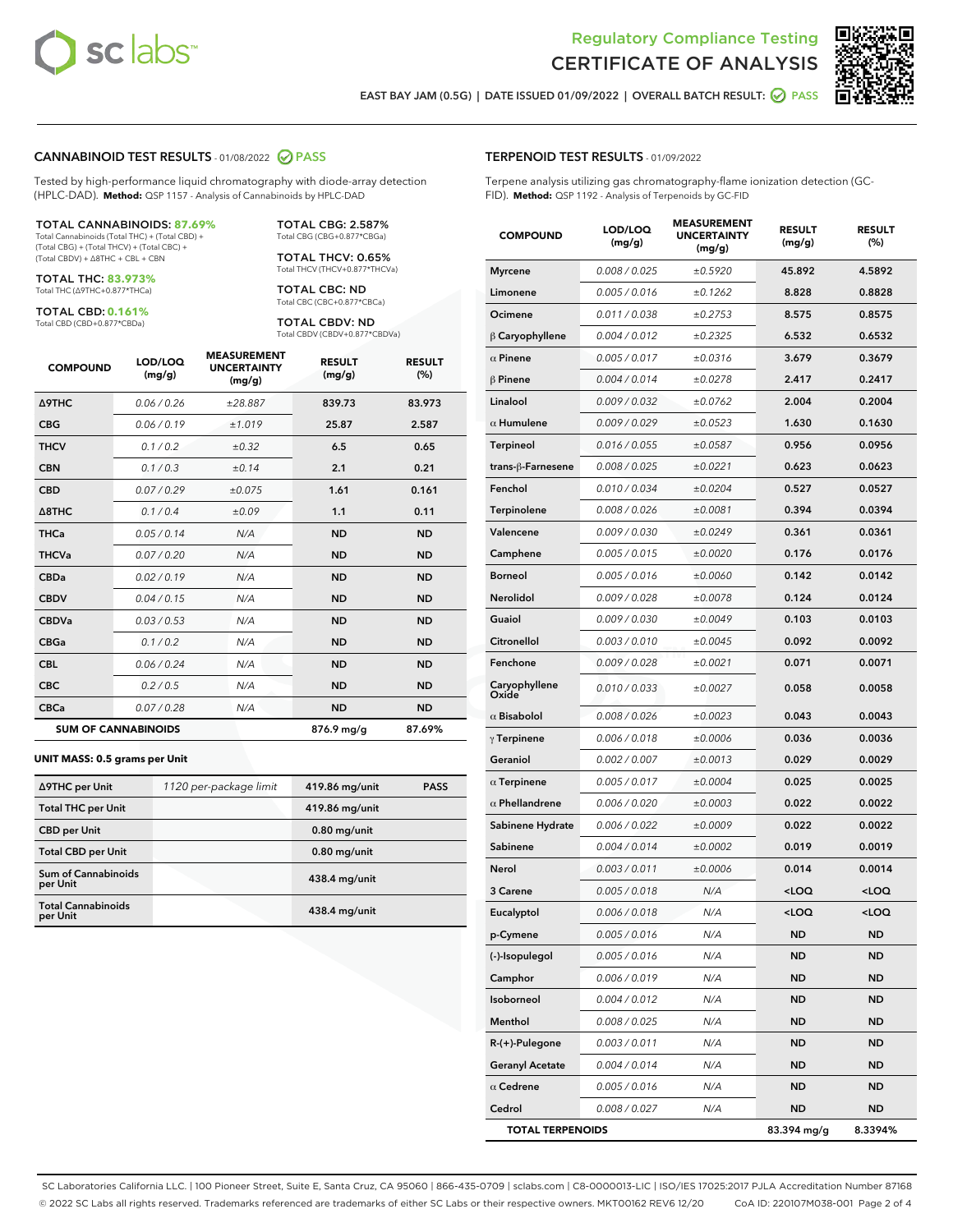



EAST BAY JAM (0.5G) | DATE ISSUED 01/09/2022 | OVERALL BATCH RESULT:  $\bigcirc$  PASS

# CATEGORY 1 PESTICIDE TEST RESULTS - 01/09/2022 2 PASS

Pesticide and plant growth regulator analysis utilizing high-performance liquid chromatography-mass spectrometry (HPLC-MS) or gas chromatography-mass spectrometry (GC-MS). \*GC-MS utilized where indicated. **Method:** QSP 1212 - Analysis of Pesticides and Mycotoxins by LC-MS or QSP 1213 - Analysis of Pesticides by GC-MS

| <b>COMPOUND</b>             | LOD/LOQ<br>$(\mu g/g)$ | <b>ACTION</b><br><b>LIMIT</b><br>$(\mu g/g)$ | <b>MEASUREMENT</b><br><b>UNCERTAINTY</b><br>$(\mu g/g)$ | <b>RESULT</b><br>$(\mu g/g)$ | <b>RESULT</b> |
|-----------------------------|------------------------|----------------------------------------------|---------------------------------------------------------|------------------------------|---------------|
| Aldicarb                    | 0.03 / 0.08            | $\ge$ LOD                                    | N/A                                                     | <b>ND</b>                    | <b>PASS</b>   |
| Carbofuran                  | 0.02/0.05              | $>$ LOD                                      | N/A                                                     | <b>ND</b>                    | <b>PASS</b>   |
| Chlordane*                  | 0.03 / 0.08            | $\ge$ LOD                                    | N/A                                                     | <b>ND</b>                    | <b>PASS</b>   |
| Chlorfenapyr*               | 0.03/0.10              | $\ge$ LOD                                    | N/A                                                     | <b>ND</b>                    | <b>PASS</b>   |
| Chlorpyrifos                | 0.02 / 0.06            | $\ge$ LOD                                    | N/A                                                     | <b>ND</b>                    | <b>PASS</b>   |
| Coumaphos                   | 0.02/0.07              | $>$ LOD                                      | N/A                                                     | <b>ND</b>                    | <b>PASS</b>   |
| <b>Daminozide</b>           | 0.02 / 0.07            | $\ge$ LOD                                    | N/A                                                     | <b>ND</b>                    | <b>PASS</b>   |
| <b>DDVP</b><br>(Dichlorvos) | 0.03/0.09              | $\ge$ LOD                                    | N/A                                                     | <b>ND</b>                    | <b>PASS</b>   |
| <b>Dimethoate</b>           | 0.03 / 0.08            | $\ge$ LOD                                    | N/A                                                     | <b>ND</b>                    | <b>PASS</b>   |
| Ethoprop(hos)               | 0.03/0.10              | $\ge$ LOD                                    | N/A                                                     | <b>ND</b>                    | <b>PASS</b>   |
| Etofenprox                  | 0.02 / 0.06            | $\ge$ LOD                                    | N/A                                                     | <b>ND</b>                    | <b>PASS</b>   |
| Fenoxycarb                  | 0.03 / 0.08            | $\ge$ LOD                                    | N/A                                                     | <b>ND</b>                    | <b>PASS</b>   |
| Fipronil                    | 0.03/0.08              | $>$ LOD                                      | N/A                                                     | <b>ND</b>                    | <b>PASS</b>   |
| Imazalil                    | 0.02 / 0.06            | $\ge$ LOD                                    | N/A                                                     | <b>ND</b>                    | <b>PASS</b>   |
| Methiocarb                  | 0.02 / 0.07            | $\ge$ LOD                                    | N/A                                                     | <b>ND</b>                    | <b>PASS</b>   |
| Methyl<br>parathion         | 0.03/0.10              | $>$ LOD                                      | N/A                                                     | <b>ND</b>                    | <b>PASS</b>   |
| <b>Mevinphos</b>            | 0.03/0.09              | $>$ LOD                                      | N/A                                                     | <b>ND</b>                    | <b>PASS</b>   |
| Paclobutrazol               | 0.02 / 0.05            | $\ge$ LOD                                    | N/A                                                     | <b>ND</b>                    | <b>PASS</b>   |
| Propoxur                    | 0.03/0.09              | $>$ LOD                                      | N/A                                                     | <b>ND</b>                    | <b>PASS</b>   |
| Spiroxamine                 | 0.03 / 0.08            | $\ge$ LOD                                    | N/A                                                     | <b>ND</b>                    | <b>PASS</b>   |
| Thiacloprid                 | 0.03/0.10              | $\ge$ LOD                                    | N/A                                                     | <b>ND</b>                    | <b>PASS</b>   |

#### CATEGORY 2 PESTICIDE TEST RESULTS - 01/09/2022 2 PASS

| <b>COMPOUND</b>          | LOD/LOO<br>$(\mu g/g)$ | <b>ACTION</b><br>LIMIT<br>$(\mu g/g)$ | <b>MEASUREMENT</b><br><b>UNCERTAINTY</b><br>$(\mu g/g)$ | <b>RESULT</b><br>$(\mu g/g)$ | <b>RESULT</b> |  |
|--------------------------|------------------------|---------------------------------------|---------------------------------------------------------|------------------------------|---------------|--|
| Abamectin                | 0.03/0.10              | 0.1                                   | N/A                                                     | <b>ND</b>                    | <b>PASS</b>   |  |
| Acephate                 | 0.02/0.07              | 0.1                                   | N/A                                                     | <b>ND</b>                    | <b>PASS</b>   |  |
| Acequinocyl              | 0.02/0.07              | 0.1                                   | N/A                                                     | <b>ND</b>                    | <b>PASS</b>   |  |
| Acetamiprid              | 0.02 / 0.05            | 0.1                                   | N/A                                                     | <b>ND</b>                    | <b>PASS</b>   |  |
| Azoxystrobin             | 0.02/0.07              | 0.1                                   | N/A                                                     | <b>ND</b>                    | <b>PASS</b>   |  |
| <b>Bifenazate</b>        | 0.01 / 0.04            | 0.1                                   | N/A                                                     | <b>ND</b>                    | <b>PASS</b>   |  |
| <b>Bifenthrin</b>        | 0.02 / 0.05            | 3                                     | N/A                                                     | <b>ND</b>                    | <b>PASS</b>   |  |
| <b>Boscalid</b>          | 0.03/0.09              | 0.1                                   | N/A                                                     | <b>ND</b>                    | <b>PASS</b>   |  |
| Captan                   | 0.19/0.57              | 0.7                                   | N/A                                                     | <b>ND</b>                    | <b>PASS</b>   |  |
| Carbaryl                 | 0.02/0.06              | 0.5                                   | N/A                                                     | <b>ND</b>                    | <b>PASS</b>   |  |
| Chlorantranilip-<br>role | 0.04/0.12              | 10                                    | N/A                                                     | <b>ND</b>                    | <b>PASS</b>   |  |
| Clofentezine             | 0.03/0.09              | 0.1                                   | N/A                                                     | <b>ND</b>                    | <b>PASS</b>   |  |

| <b>CATEGORY 2 PESTICIDE TEST RESULTS</b> - 01/09/2022 continued |  |
|-----------------------------------------------------------------|--|
|                                                                 |  |

| <b>COMPOUND</b>               | LOD/LOQ<br>$(\mu g/g)$ | <b>ACTION</b><br>LIMIT<br>(µg/g) | <b>MEASUREMENT</b><br><b>UNCERTAINTY</b><br>(µg/g) | <b>RESULT</b><br>$(\mu g/g)$ | <b>RESULT</b> |
|-------------------------------|------------------------|----------------------------------|----------------------------------------------------|------------------------------|---------------|
| Cyfluthrin                    | 0.12 / 0.38            | $\overline{c}$                   | N/A                                                | ND                           | <b>PASS</b>   |
| Cypermethrin                  | 0.11 / 0.32            | 1                                | N/A                                                | <b>ND</b>                    | <b>PASS</b>   |
| Diazinon                      | 0.02 / 0.05            | 0.1                              | N/A                                                | <b>ND</b>                    | <b>PASS</b>   |
| Dimethomorph                  | 0.03 / 0.09            | 2                                | N/A                                                | <b>ND</b>                    | <b>PASS</b>   |
| Etoxazole                     | 0.02 / 0.06            | 0.1                              | N/A                                                | <b>ND</b>                    | <b>PASS</b>   |
| Fenhexamid                    | 0.03 / 0.09            | 0.1                              | N/A                                                | <b>ND</b>                    | <b>PASS</b>   |
| Fenpyroximate                 | 0.02 / 0.06            | 0.1                              | N/A                                                | <b>ND</b>                    | <b>PASS</b>   |
| Flonicamid                    | 0.03 / 0.10            | 0.1                              | N/A                                                | <b>ND</b>                    | <b>PASS</b>   |
| Fludioxonil                   | 0.03/0.10              | 0.1                              | N/A                                                | <b>ND</b>                    | <b>PASS</b>   |
| Hexythiazox                   | 0.02 / 0.07            | 0.1                              | N/A                                                | <b>ND</b>                    | <b>PASS</b>   |
| Imidacloprid                  | 0.04 / 0.11            | 5                                | N/A                                                | <b>ND</b>                    | <b>PASS</b>   |
| Kresoxim-methyl               | 0.02 / 0.07            | 0.1                              | N/A                                                | ND                           | <b>PASS</b>   |
| <b>Malathion</b>              | 0.03 / 0.09            | 0.5                              | N/A                                                | <b>ND</b>                    | <b>PASS</b>   |
| Metalaxyl                     | 0.02 / 0.07            | $\overline{c}$                   | N/A                                                | <b>ND</b>                    | <b>PASS</b>   |
| Methomyl                      | 0.03 / 0.10            | 1                                | N/A                                                | ND                           | <b>PASS</b>   |
| Myclobutanil                  | 0.03 / 0.09            | 0.1                              | N/A                                                | <b>ND</b>                    | <b>PASS</b>   |
| Naled                         | 0.02 / 0.07            | 0.1                              | N/A                                                | <b>ND</b>                    | <b>PASS</b>   |
| Oxamyl                        | 0.04 / 0.11            | 0.5                              | N/A                                                | <b>ND</b>                    | <b>PASS</b>   |
| Pentachloronitro-<br>benzene* | 0.03 / 0.09            | 0.1                              | N/A                                                | <b>ND</b>                    | <b>PASS</b>   |
| Permethrin                    | 0.04 / 0.12            | 0.5                              | N/A                                                | ND                           | <b>PASS</b>   |
| Phosmet                       | 0.03 / 0.10            | 0.1                              | N/A                                                | <b>ND</b>                    | <b>PASS</b>   |
| Piperonylbu-<br>toxide        | 0.02 / 0.07            | 3                                | N/A                                                | <b>ND</b>                    | <b>PASS</b>   |
| Prallethrin                   | 0.03 / 0.08            | 0.1                              | N/A                                                | <b>ND</b>                    | <b>PASS</b>   |
| Propiconazole                 | 0.02 / 0.07            | 0.1                              | N/A                                                | <b>ND</b>                    | <b>PASS</b>   |
| Pyrethrins                    | 0.04 / 0.12            | 0.5                              | N/A                                                | <b>ND</b>                    | <b>PASS</b>   |
| Pyridaben                     | 0.02 / 0.07            | 0.1                              | N/A                                                | <b>ND</b>                    | <b>PASS</b>   |
| Spinetoram                    | 0.02 / 0.07            | 0.1                              | N/A                                                | ND                           | <b>PASS</b>   |
| Spinosad                      | 0.02 / 0.07            | 0.1                              | N/A                                                | <b>ND</b>                    | <b>PASS</b>   |
| Spiromesifen                  | 0.02 / 0.05            | 0.1                              | N/A                                                | <b>ND</b>                    | <b>PASS</b>   |
| Spirotetramat                 | 0.02 / 0.06            | 0.1                              | N/A                                                | ND                           | <b>PASS</b>   |
| Tebuconazole                  | 0.02 / 0.07            | 0.1                              | N/A                                                | ND                           | PASS          |
| Thiamethoxam                  | 0.03 / 0.10            | 5                                | N/A                                                | <b>ND</b>                    | <b>PASS</b>   |
| Trifloxystrobin               | 0.03 / 0.08            | 0.1                              | N/A                                                | <b>ND</b>                    | <b>PASS</b>   |

SC Laboratories California LLC. | 100 Pioneer Street, Suite E, Santa Cruz, CA 95060 | 866-435-0709 | sclabs.com | C8-0000013-LIC | ISO/IES 17025:2017 PJLA Accreditation Number 87168 © 2022 SC Labs all rights reserved. Trademarks referenced are trademarks of either SC Labs or their respective owners. MKT00162 REV6 12/20 CoA ID: 220107M038-001 Page 3 of 4